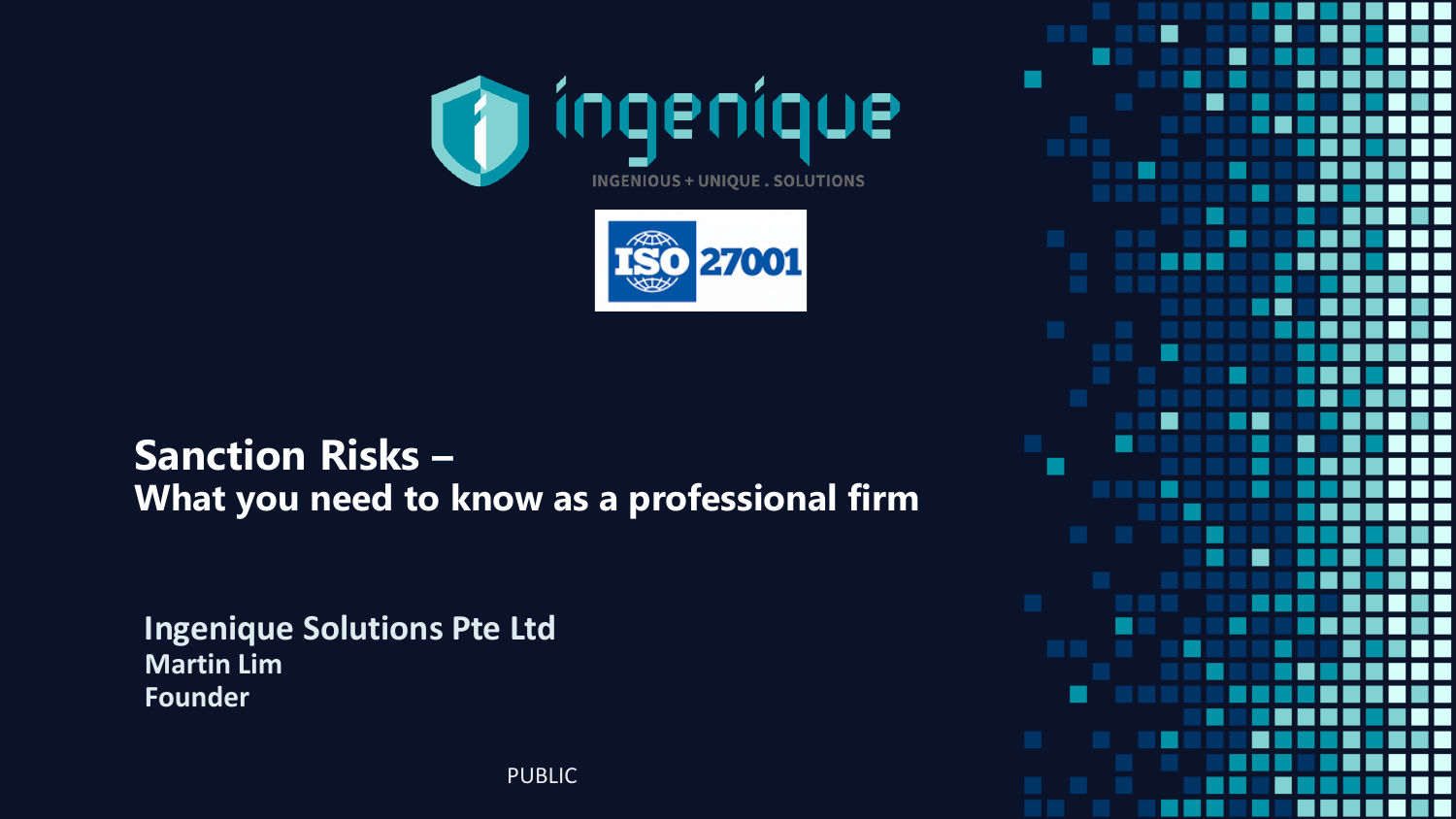

Are you facing challenges in managing sanctions/ compliance risks?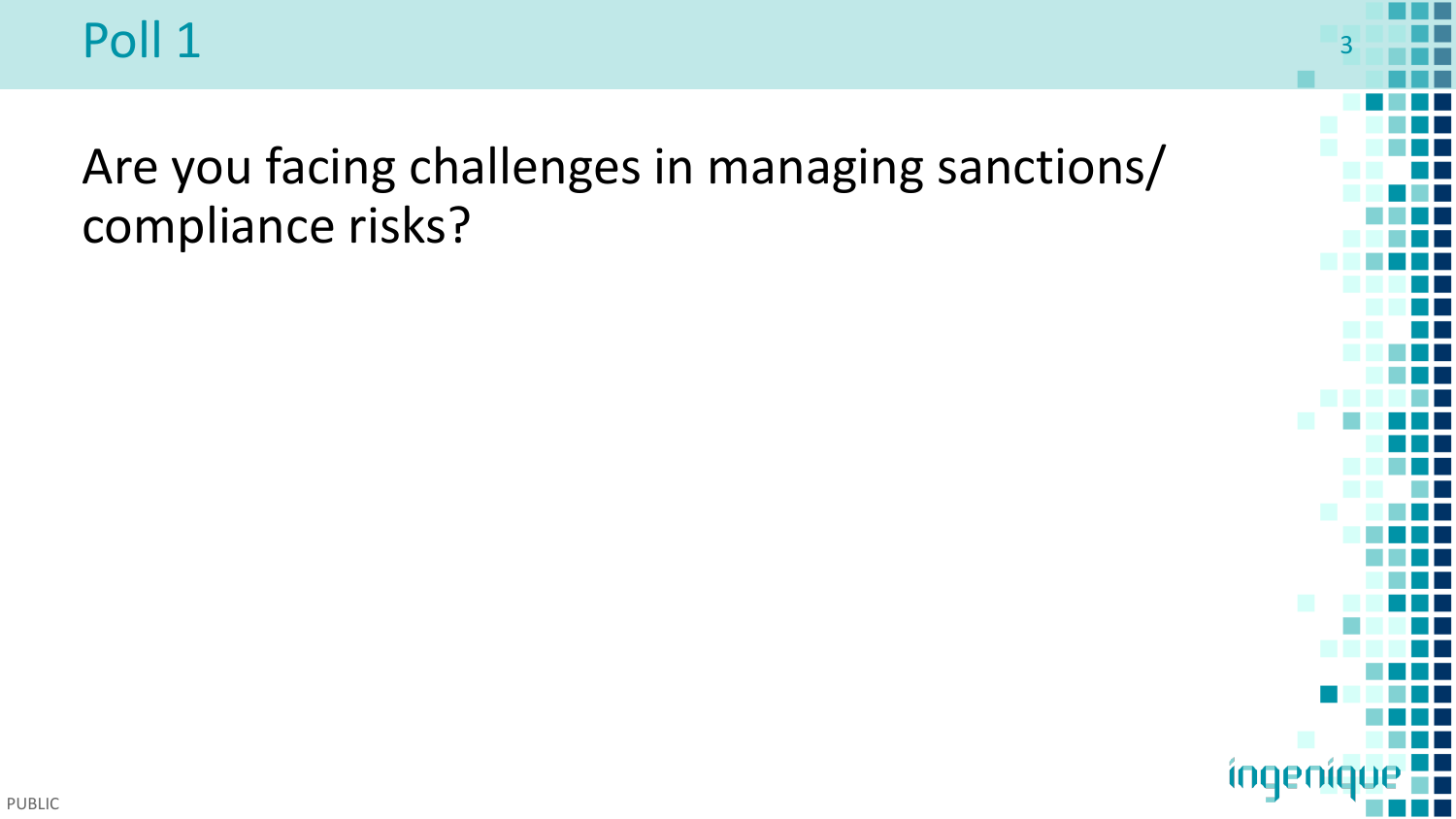- Purpose of Sanctions.
- Types of Sanctions.
- Sanction Risks.
- Good practices for Managing Sanction Risks.



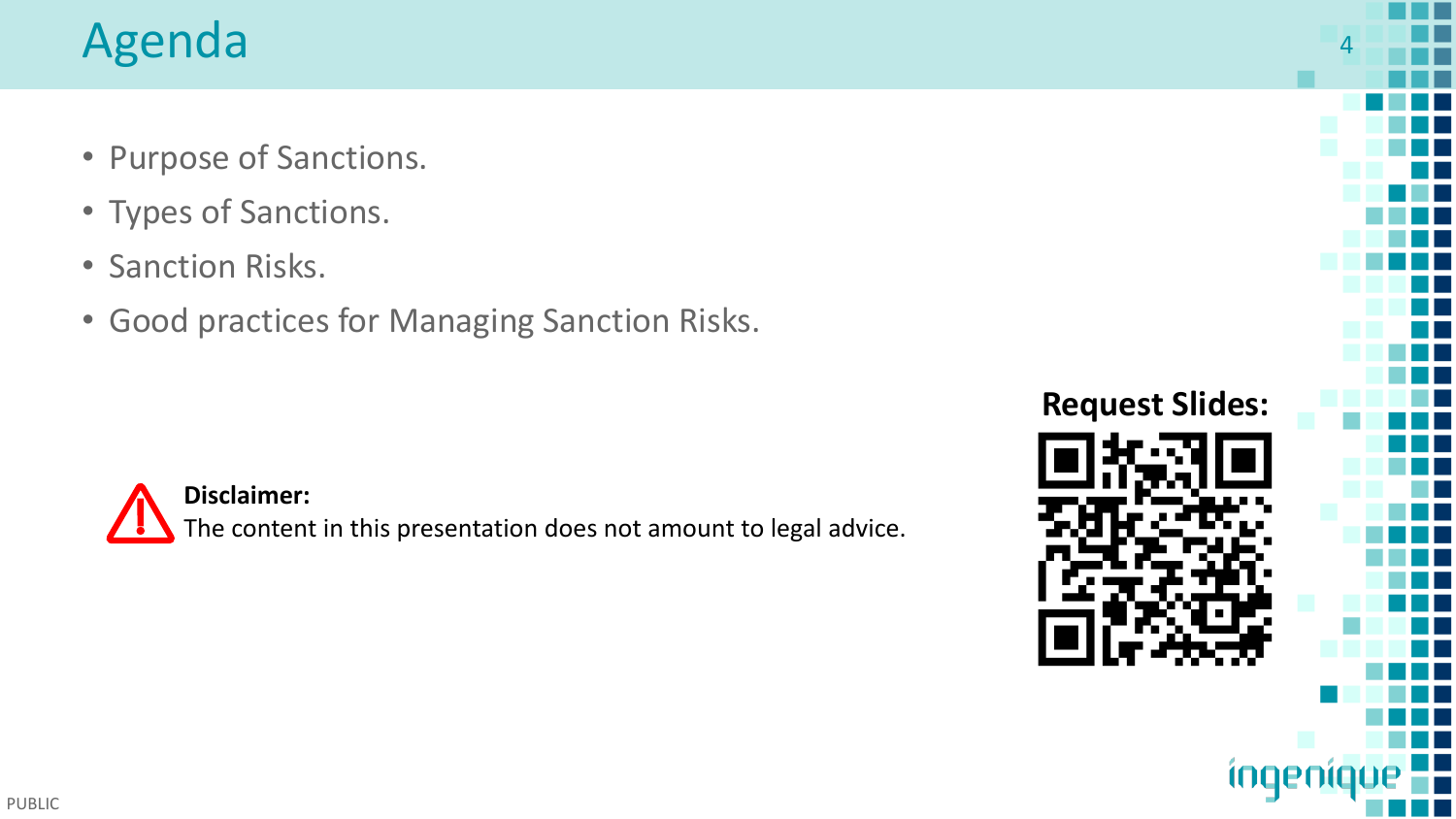#### Purposes of Sanctions

- Non-military actions to maintain or restore international peace.
- Prevent nuclear proliferation.
- Counter-terrorism.
- Protest against violation of treaties.
- Target perpetrators of human rights violations.
- Target serious crime like drug trafficking, arms trafficking, corruption, money laundering.
- Target malicious cyber-enabled activities.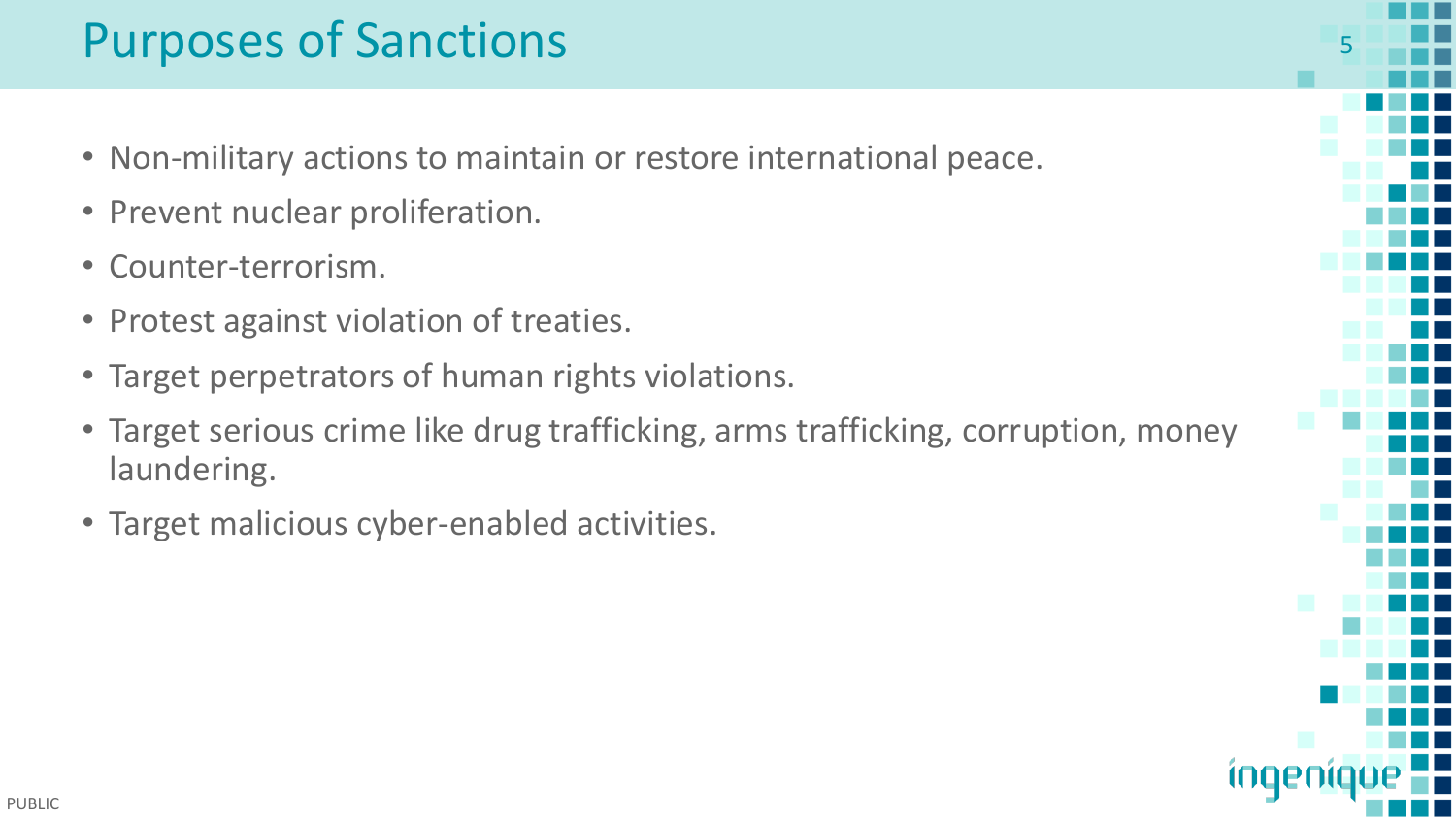- Purpose of Sanctions.
- **Types of Sanctions**.
- Sanction Risks.
- Good practices for Managing Sanction Risks.



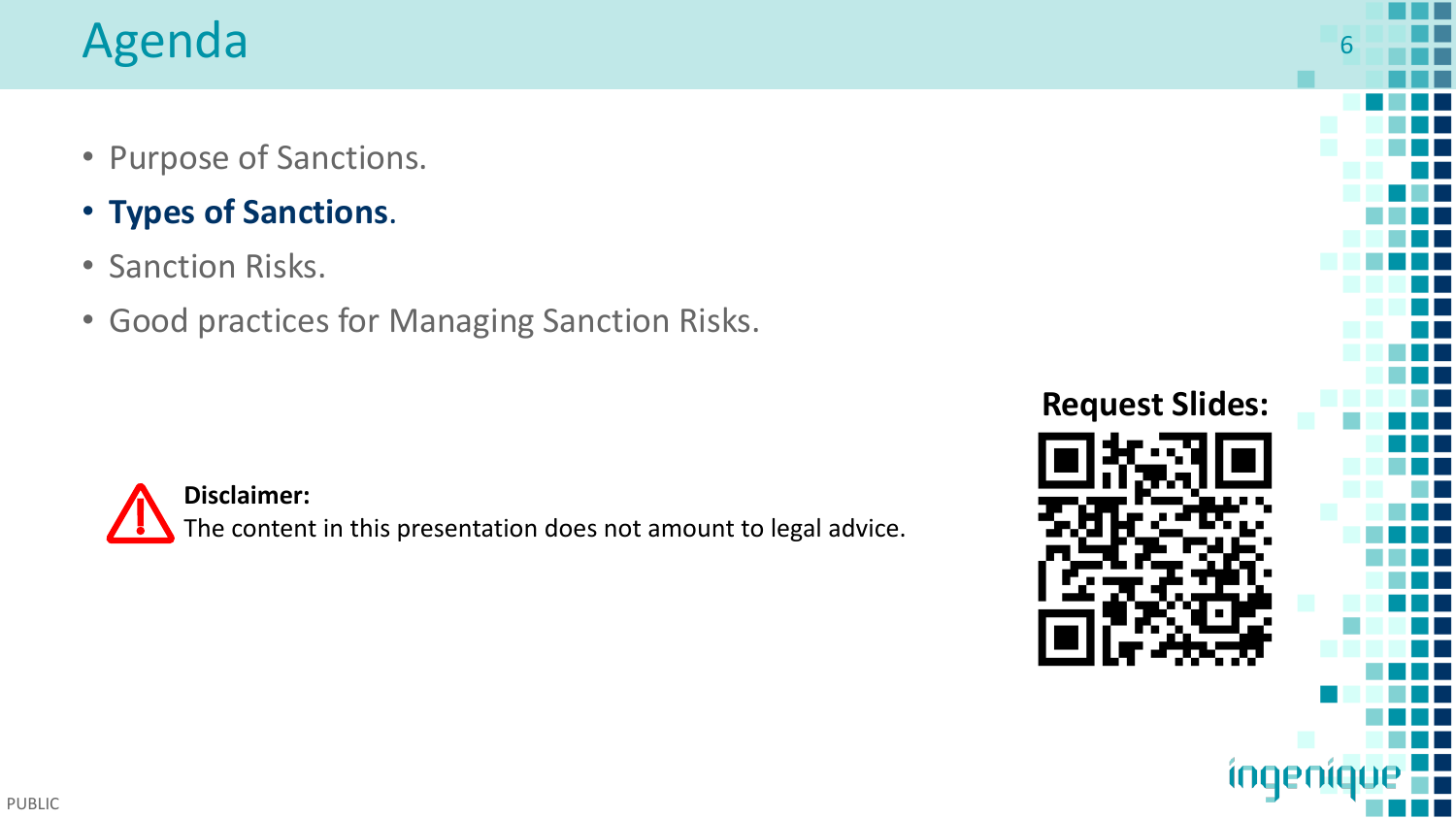# **Types of Sanctions**

|                                  |                                                                                                                                                                                                                                             |                                                                                           |  | <b>Unilateral</b>                                                                        |                                                                                         |                                                                                                                   |  |
|----------------------------------|---------------------------------------------------------------------------------------------------------------------------------------------------------------------------------------------------------------------------------------------|-------------------------------------------------------------------------------------------|--|------------------------------------------------------------------------------------------|-----------------------------------------------------------------------------------------|-------------------------------------------------------------------------------------------------------------------|--|
|                                  | <b>International/Regional</b>                                                                                                                                                                                                               |                                                                                           |  |                                                                                          |                                                                                         |                                                                                                                   |  |
| <b>Organization</b><br>/ Country | <b>United Nations</b><br>(UN)                                                                                                                                                                                                               | <b>European Union</b><br>(EU)                                                             |  | <b>United States (US)</b>                                                                | <b>United Kingdom</b><br>(UK)                                                           | Others (Australia, Japan,<br>Singapore, Russia etc)                                                               |  |
| <b>Authority</b>                 | <b>UN Security</b><br>Council (UNSC)                                                                                                                                                                                                        | Service for<br>Foreign Policy<br><b>Instruments</b>                                       |  | Office of Foreign<br><b>Assets Control</b><br>(OFAC)                                     | Foreign,<br>Commonwealth<br>& Development<br><b>Office</b>                              | Country specific.                                                                                                 |  |
| <b>Applies to</b>                | Member states of<br><b>UN</b>                                                                                                                                                                                                               | <b>Member states</b><br>of EU                                                             |  | US citizens and<br>entities                                                              | UK citizens and<br>entities                                                             | Country specific                                                                                                  |  |
| <b>Targeted at</b>               | Trade ban (e.g. export controls on dual-used goods)<br>Financial sanctions (e.g. asset freeze, movement of funds)<br>Travel ban<br>Aircraft and shipping sanctions<br>* Sanction measures may apply only to designated persons or entities. |                                                                                           |  |                                                                                          |                                                                                         |                                                                                                                   |  |
| <b>Examples</b>                  | <b>UNSC Resolution</b><br>1718 (2006)<br>(Democratic<br>People's Republic<br>of Korea)                                                                                                                                                      | Council<br><b>Regulation (EU)</b><br>No 269/2014<br>(Ukraine<br>territorial<br>integrity) |  | Ukraine/Russia-<br>related Sanctions<br>pursuant to<br><b>Executive Orders:</b><br>13662 | Russia<br>(Sanctions) (EU<br>Exit)<br>(Amendment)<br>(No. 6)<br><b>Regulations 2022</b> | Monetary Authority of<br>Singapore (MAS) Notice<br><b>SNR-NO1 Financial</b><br>Sanctions in Relation to<br>Russia |  |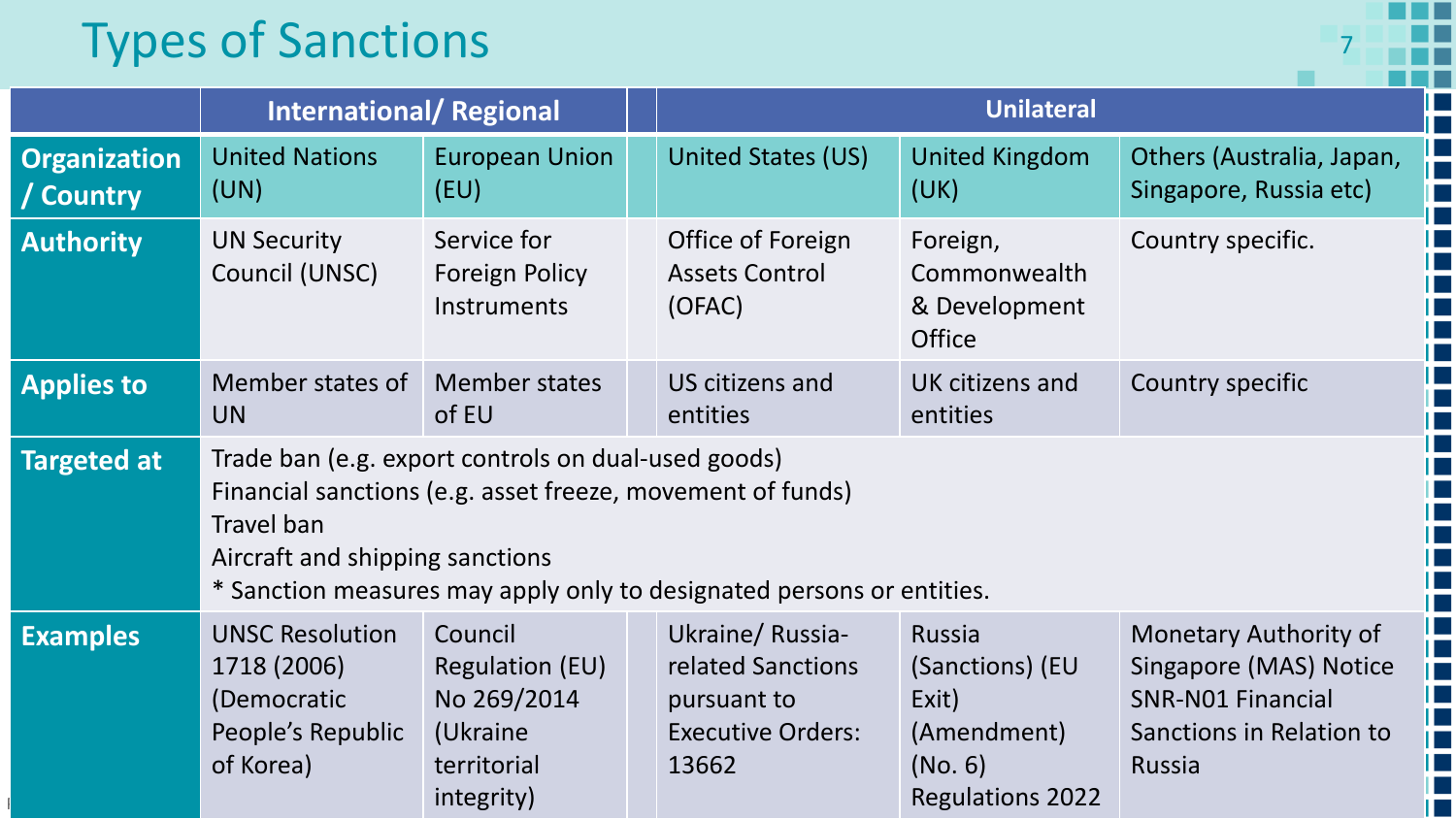# Singapore's Financial Measures in relation to Russia

- Declaration: 5 Mar 2022
- Purpose: Condemnation of violation of sovereignty, political independence, and territorial integrity of all countries, big and small. These principles are fundamental to the survival of Singapore.
- Targeted at:
	- **Export ban** on military goods, dual-use goods (electronics, computers, telecommunications and information security).
	- **Financial measures** that applies to all financial institutions in Singapore (MAS Notice SNR-N01):
		- **a. Entering into transactions or establishing business relationships** with **four designated Russian banks**;
		- **b. Providing financing or financial services** in relation to the export from Singapore or any other jurisdiction of goods subjected to export ban;
		- **c. Providing financial services** in relation to **designated Russian non-bank entities** which are involved in activities in (b);
		- **d. Entering into transactions or arrangements**, or providing financial services that facilitate fund raising by:
			- the Russian government;
			- the Central Bank of the Russian Federation;
			- any entity owned or controlled by them or acting on their direction or behalf.
		- **e. Entering into transactions or providing financial services** in relation to the following **sectors**, in the breakaway regions of Donetsk and Luhansk:
			- transport;
			- telecommunications;
			- energy; and
			- prospecting, exploration and production of oil, gas and mineral resources.
		- **f. Entering into or facilitating any transactions** involving **cryptocurrencies**, to circumvent any of the above prohibitions in (a) to (e). inger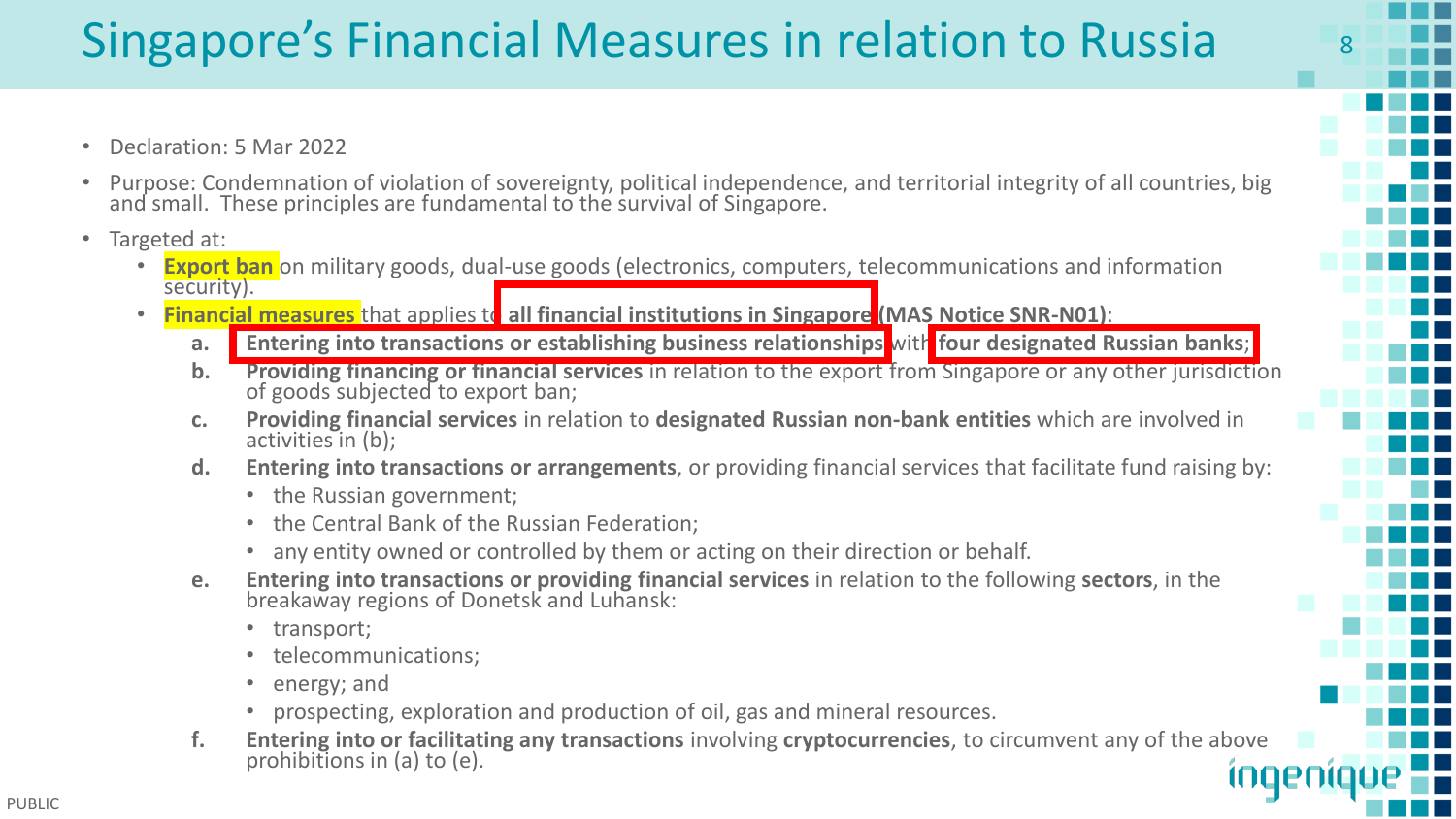#### Singapore's Financial Measures in relation to Russia 9

- Exceptions (MAS Notice SNR-N02):
	- Payments for basic expenses and reasonable fees for certain services of any Designated Bank or Designated Entity, including:
		- Insurance premiums,
		- Reasonable fees for the provision of property management services or technology-related services,
		- Renumeration of employees,
		- Tax,
		- Rent or storage services,
		- Mortgate payments,
		- Utility or telecommunication charges,
		- Expenses for compliance with regulatory requirements,
		- Fees or service charges for holding or maintenance of frozen funds, financial assets or economic resources; or
		- Reasonable professional fees and associated expenses for the provision of audit, tax, legal or payroll services.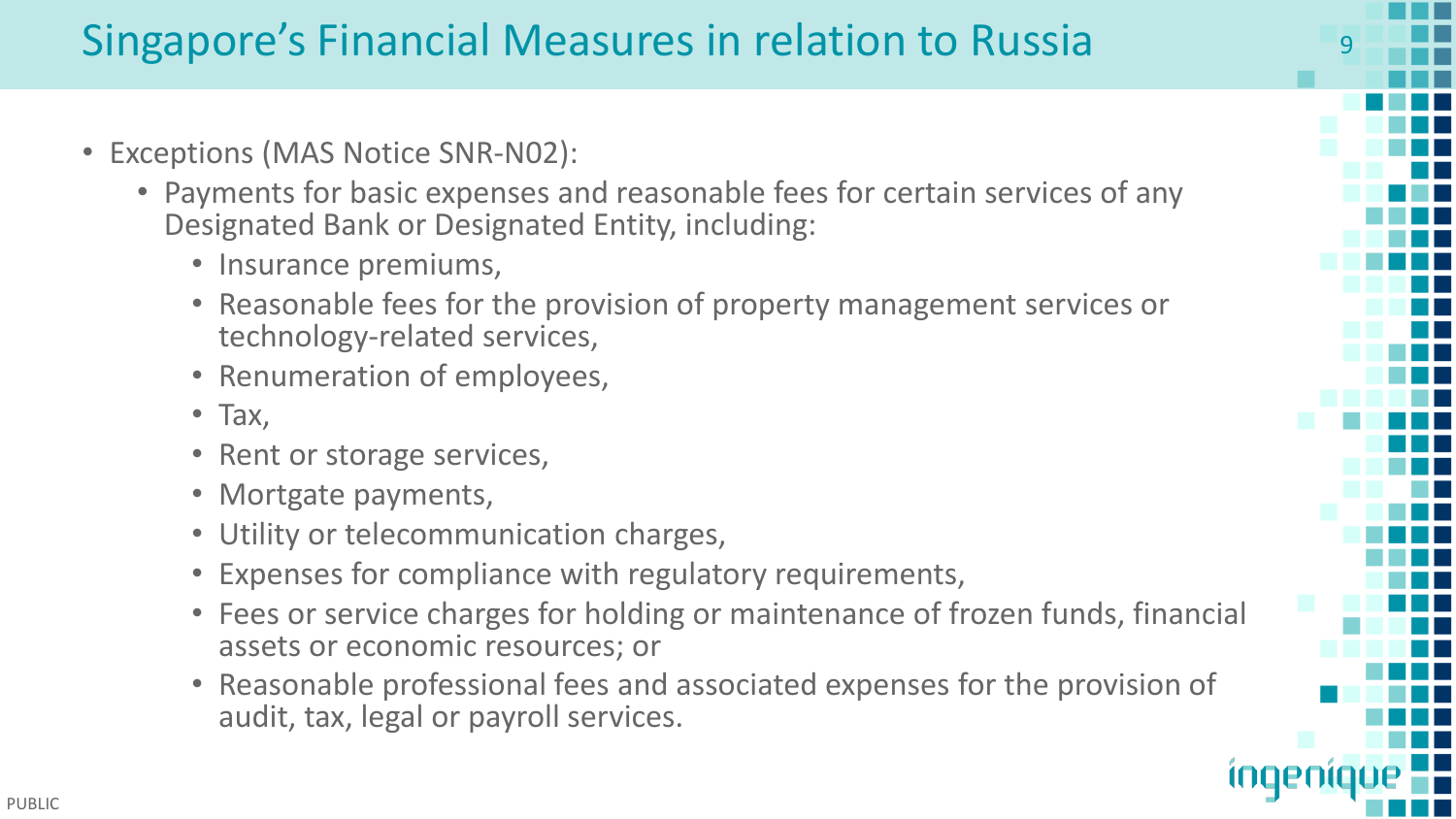- Purpose of Sanctions.
- Types of Sanctions.
- **Sanction Risks.**
- Good practices for Managing Sanction Risks.



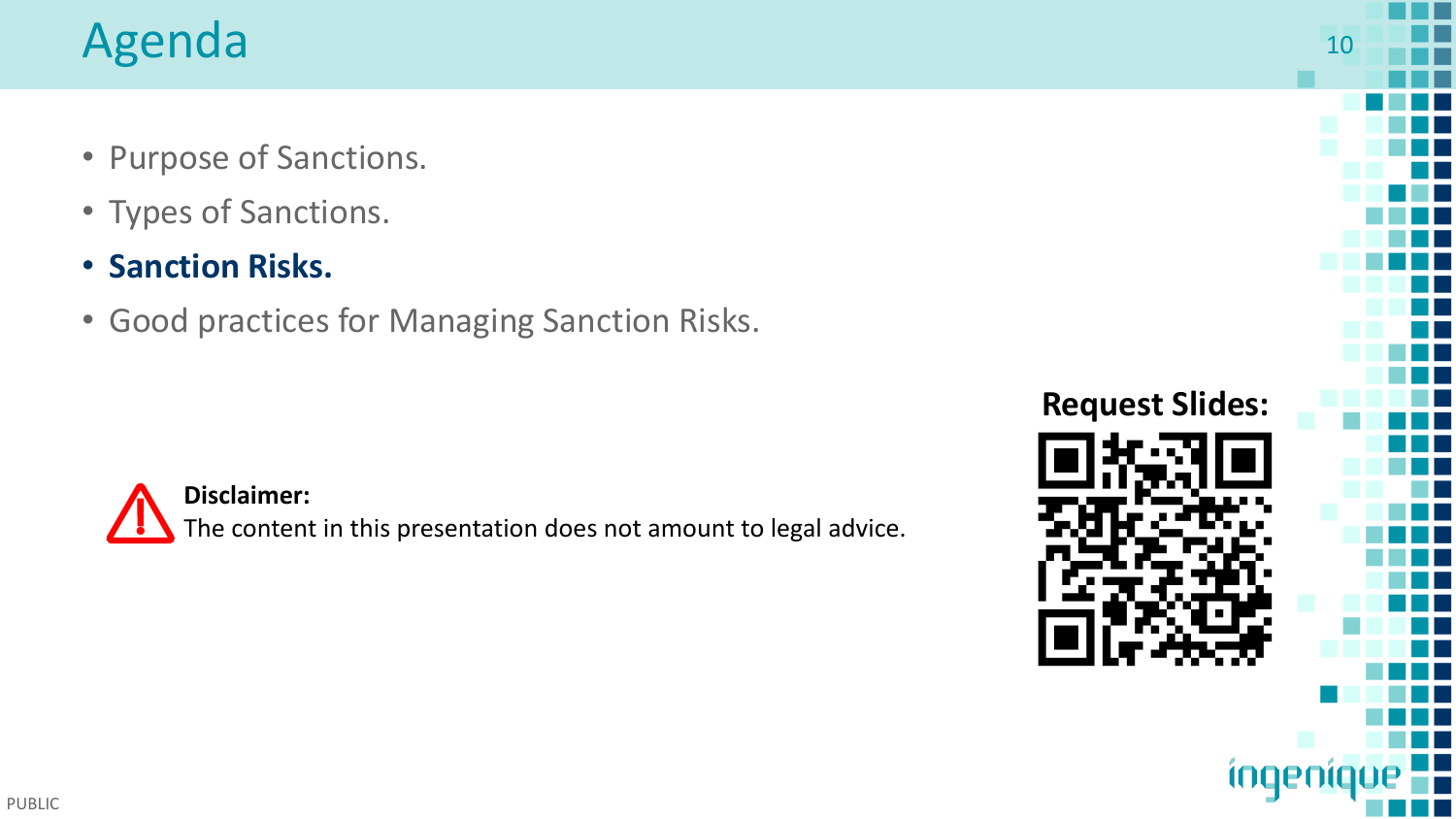Poll 2 and 11 and 2 11 and 2 in the set of the set of the set of the set of the set of the set of the set of the set of the set of the set of the set of the set of the set of the set of the set of the set of the set of the

# Do sanctions imposed by other countries affect Singapore?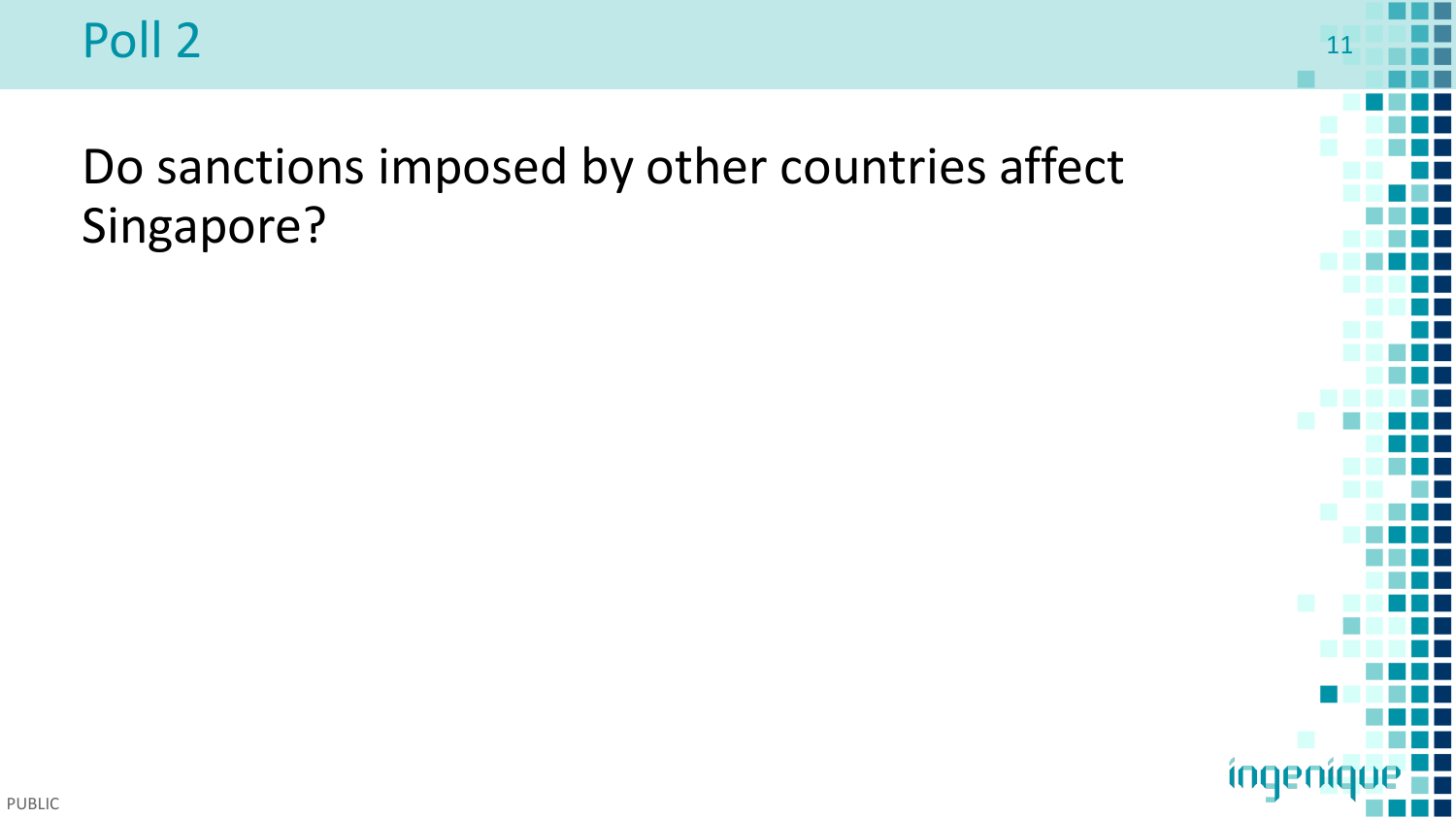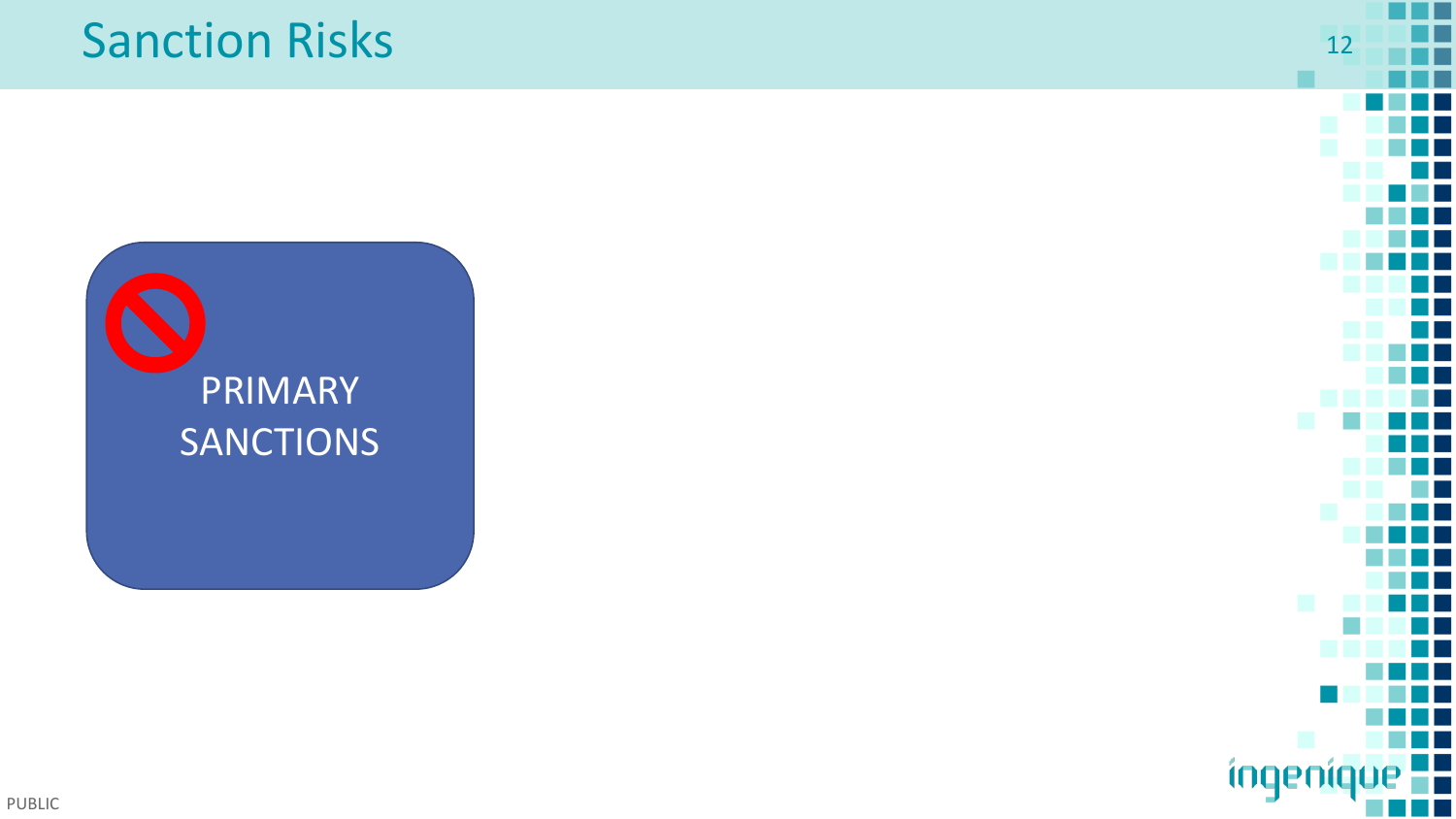#### OFAC 50% Rule

**Persons whose property and interests in property are blocked** pursuant to an Executive order or regulations administered by OFAC (blocked persons) **are considered to have an interest in all property and interests in property of an entity in which such blocked persons own**, whether individually or in the aggregate, directly or indirectly, **a 50 percent or greater interest***. Consequently, any entity owned in the aggregate, directly or indirectly, 50 percent or more by one or more blocked persons is itself considered to be a blocked person*. The property and interests in property of such an entity are blocked regardless of whether the entity itself is listed in the annex to an Executive order or otherwise placed on OFAC's list of Specially Designated Nationals ("SDNs"). Accordingly, a U.S. person generally may not engage in any transactions with such an entity, unless authorized by OF AC. In certain OF AC sanctions programs (e.g., Cuba and Sudan), there is a broader category of entities whose property and interests in property are blocked based on, for example, ownership or control.

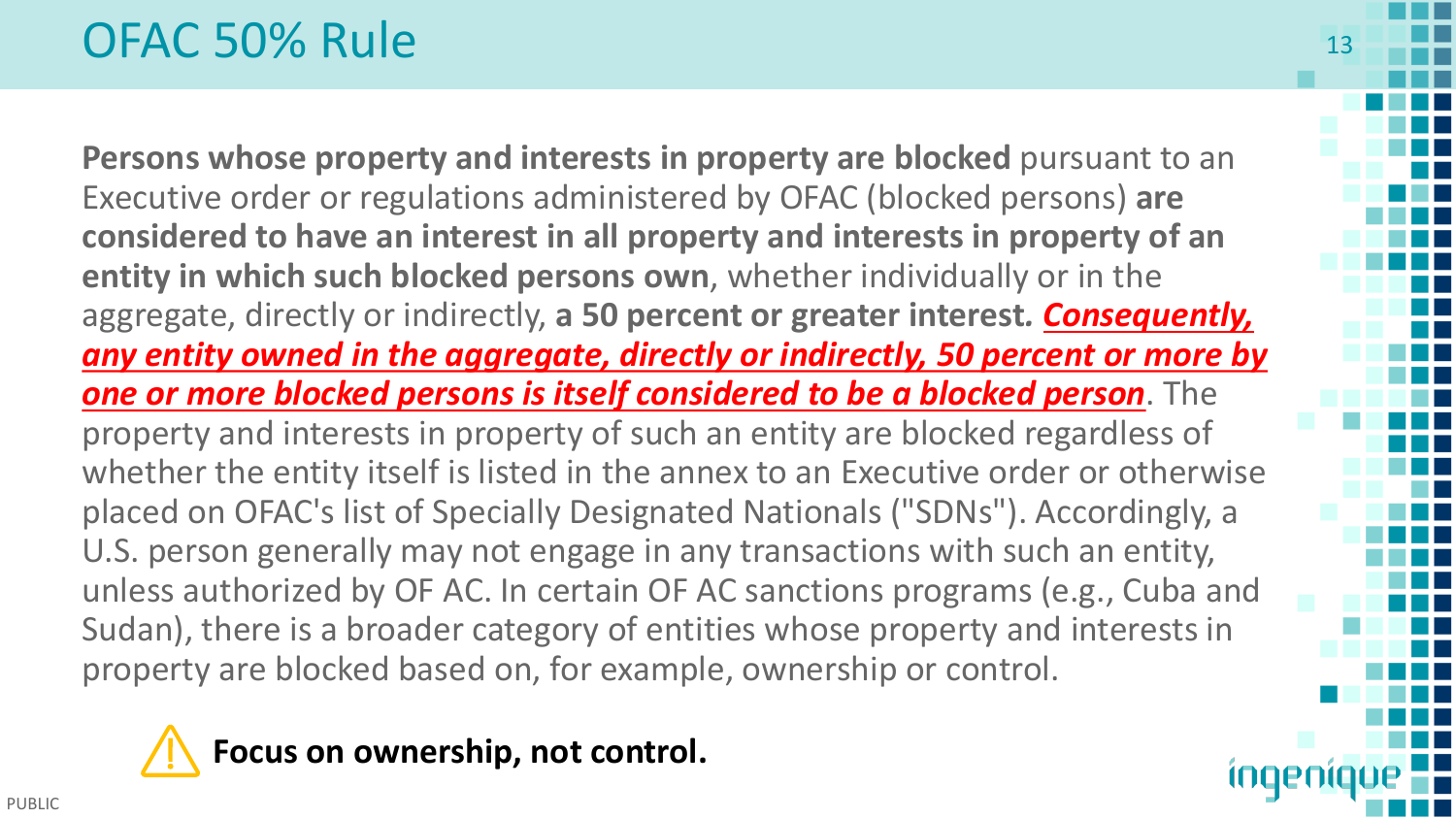

ingen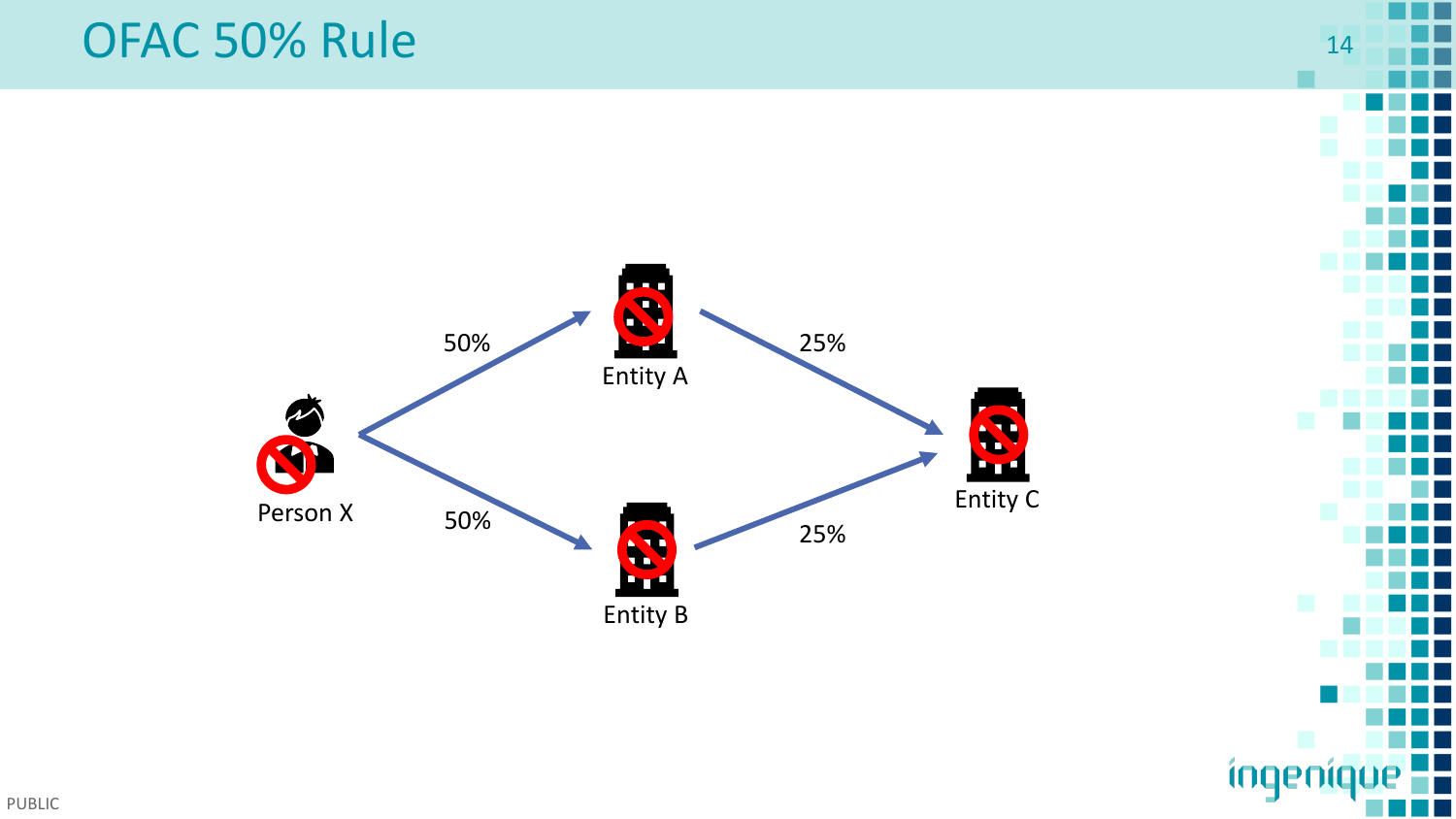#### Sanction Risks 15



inger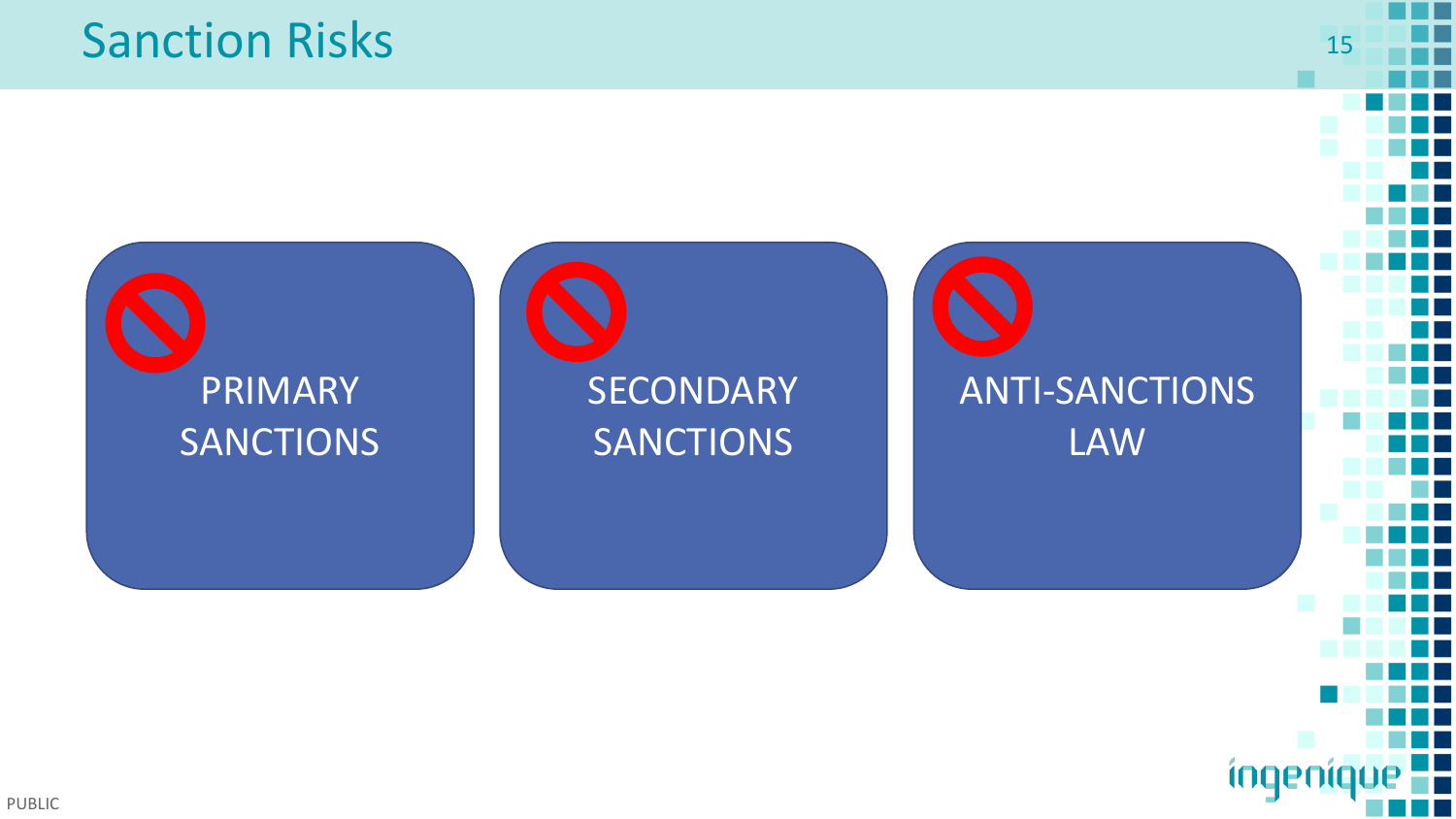- Purpose of Sanctions.
- Types of Sanctions.
- Sanction Risks.
- **Good practices for Managing Sanction Risks.**



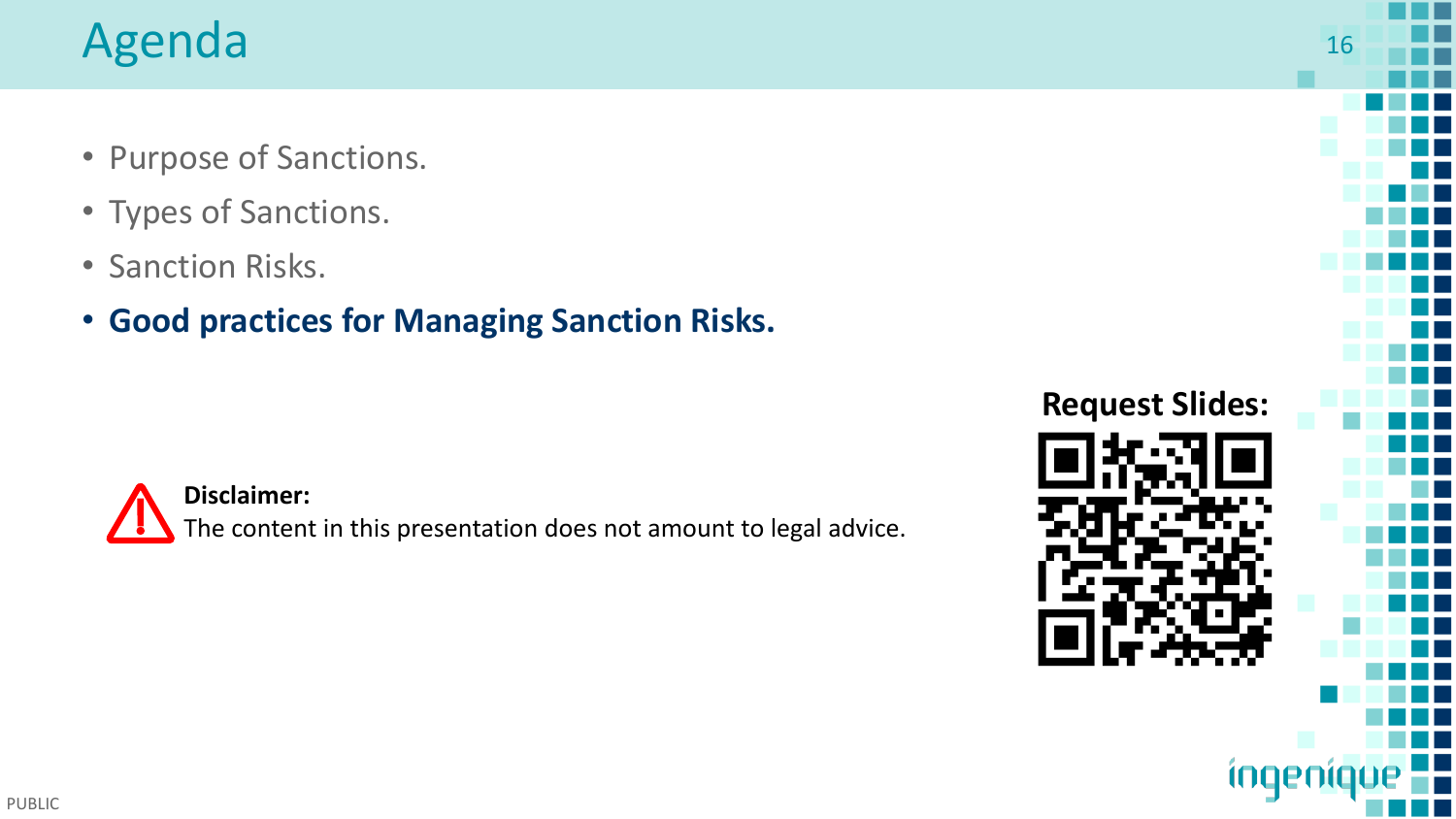# Good practices for Managing Sanction Risks

- Sanction laws are complex.
- No one-size fits all solution.
- Review sanction risk as part of AML/CFT Internal Policies, Procedures and Controls risk assessment.
- Perform customer due diligence to cover beneficial owners and may include your customers' counter-parties.
- Clarify with local competent authority managing the sanction program.